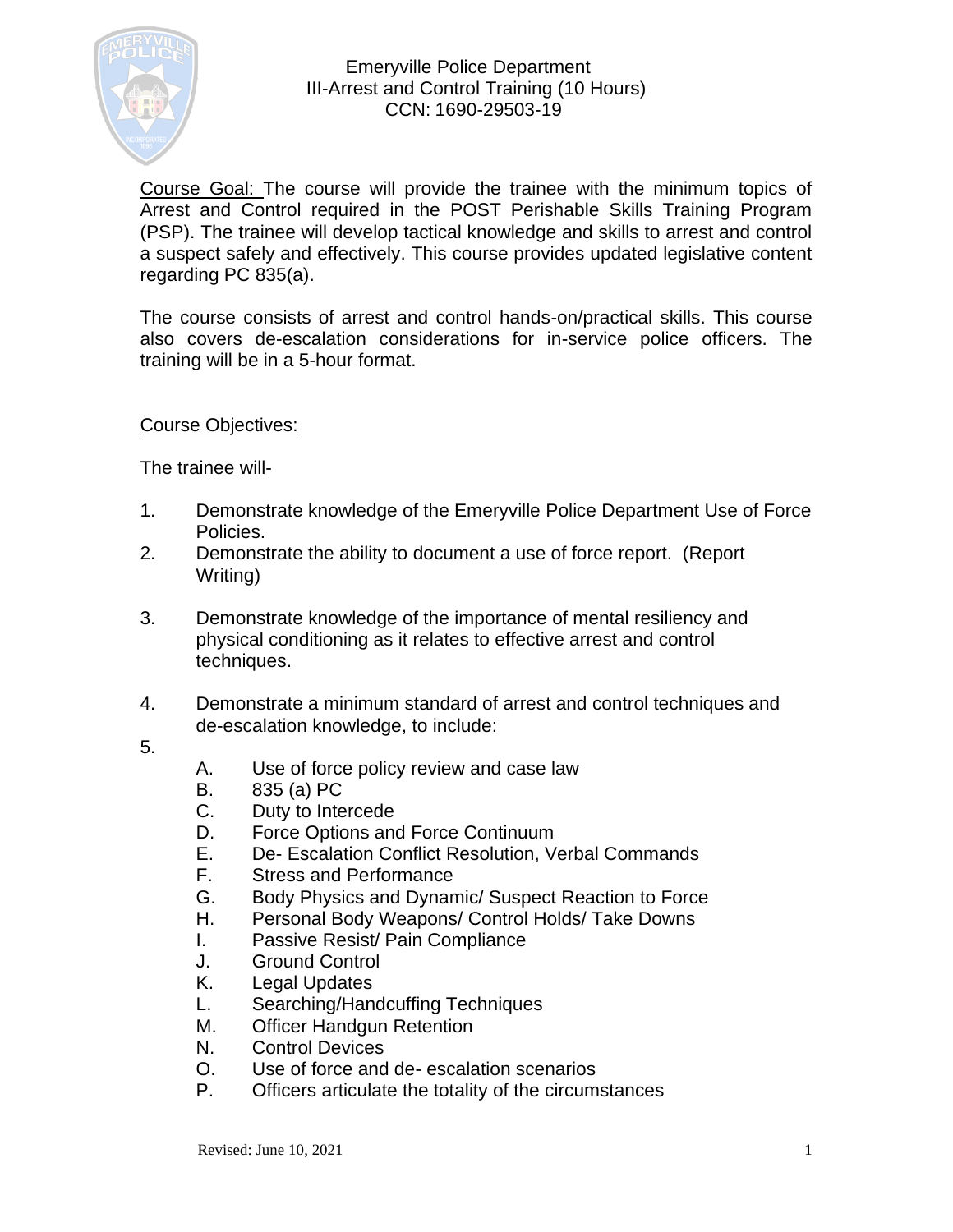

5. Testing: Minimum standards of performance shall be tested by an instructor observing the trainee during their performance of each technique, exercise, and scenarios. If the trainee does not meet minimum standards, as established by the presenter, remediation will be provided until the standard is met.

# Expanded Course Outline

I. Registration and Orientation III(b)

- A. Introduction, Registration, Safety Guidelines and Orientation
- B. Course Objectives/Overview, Exercises, Scenario testing, Evaluation.

### II. Use of Force Policies and Legal Topics

- A. Review the following policies  $III(g)$ 
	- 1. Use of force
	- 2. Handcuffing and Restraints
	- 3. Control Devices
	- 4. Search and Seizure
	- 5. Custodial Searches
- B. Report documentation
	- 1. Comprehensive reporting
	- 2. Supervisor notification
	- 3. Report excessive force
	- 4. Body Worn Camera
- C. Reasonable Force Standard
	- 1.Graham v. Connor
- D. 835(a) P.C.
	- 1. Circumstances where Peace Officers my use force
		- Any peace officer who has reasonable cause to believe that the person to be arrested has committed a public offense may use objectively reasonable force to effect an arrest, to prevent escape, or to overcome resistance.
	- 2. Reasonable Officer/Totality of the Circumstances
		- That the decision by a peace officer to use force shall be evaluated from the perspective of a reasonable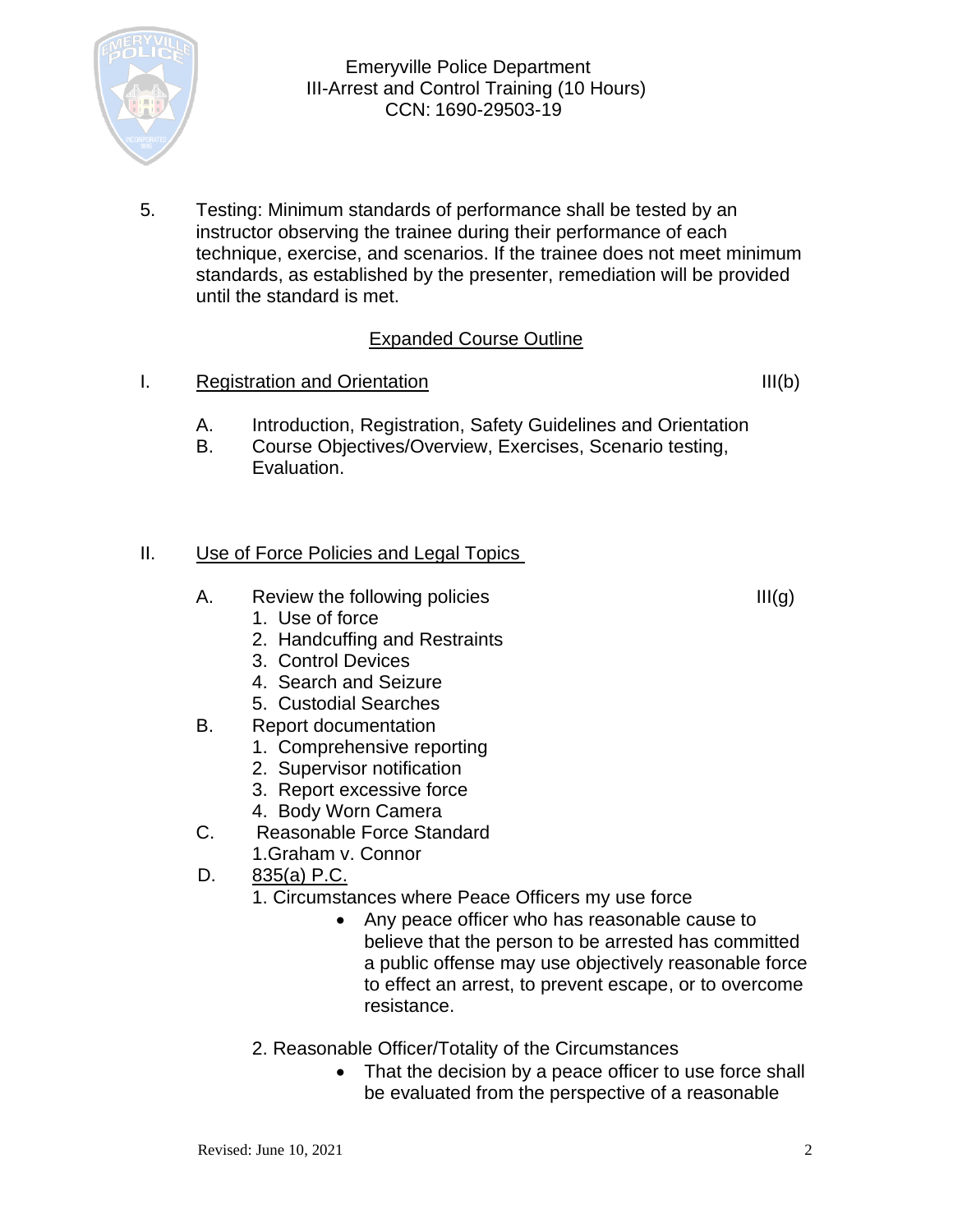

officer in the same situation, based on the totality of the circumstances known to or perceived by the officer at the time, rather than with the benefit of hindsight, and that the totality of the circumstances shall account for occasions when officers may be forced to make quick judgments about using force.

- 3. Respect of human life
	- That the authority to use physical force, conferred on peace officers by this section, is a serious responsibility that shall be exercised judiciously and with respect for human rights and dignity and for the sanctity of every human life. The Legislature further finds and declares that every person has a right to be free from excessive use of force by officers acting under color of law.
- 4. Persons with disabilities
	- That individuals with physical, mental health, developmental, or intellectual disabilities are significantly more likely to experience greater levels of physical force during police interactions, as their disability may affect their ability to understand or comply with commands from peace officers. It is estimated that individuals with disabilities are involved in between one-third and one-half of all fatal encounters with law enforcement.

## E. Duty to Intercede

1. Observing- A requirement that an officer intercede when present and observing another officer using force that is clearly beyond that which is necessary, as determined by an objectively reasonable officer under the circumstances, considering the possibility that other officers may have additional information regarding the threat posed by a subject.

2. Supervisor notification - A requirement that officers report potential excessive force to a superior officer when present and observing another officer using force that the officer believes to be beyond that which is necessary, as determined by an objectively reasonable officer under the circumstances based upon the totality of information known to the officer.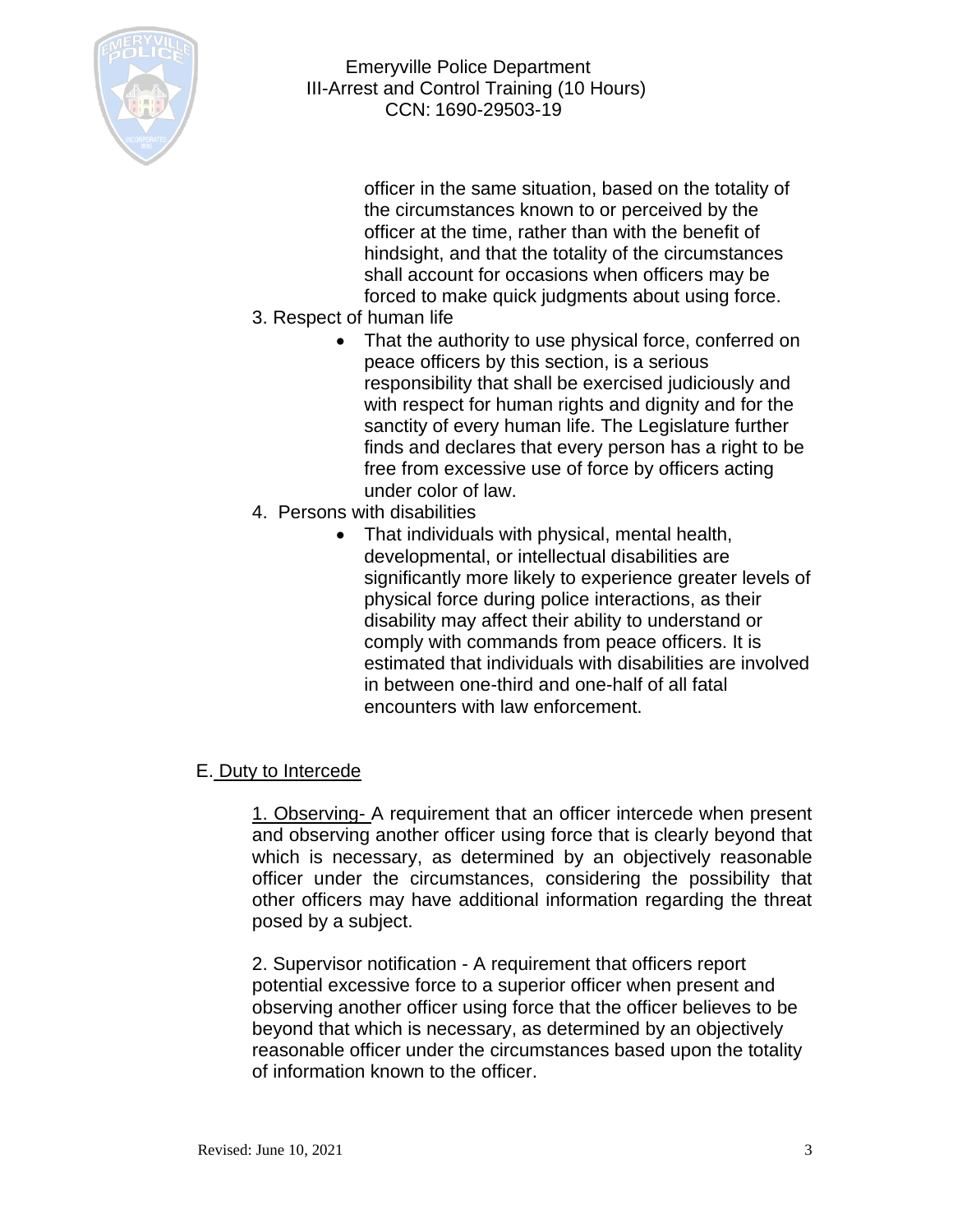

# F. Supervisors Responsibilities

a. Ensuring the Use of Force evaluation steps are completed per Use of Force General Order after force is applied. b. Citizen complaints

- c. IA reporting and tracking IA PRO and Blue team
- d. State Required Reporting /Department of Justice Reporting
- e. Use of Force committee

G. Medical Assistance -A requirement that officers promptly provide, if properly trained, or otherwise promptly procure medical assistance for persons injured in a use of force incident, when reasonable and safe to do so.

- 1. Evaluation
- 2. C.A.B
- 3. Medical Staging
- 4. Evidence Documentation

III. Force Options and De-Escalation Officers utilize de-escalation techniques, crisis intervention tactics, and other alternatives to force when feasible.

- A. Force Options
	- 1. Visual Presence
	- 2. Command Presence
	- 3. Verbal Commands
	- 4. Pain Compliance
	- 5. Takedowns
	- 5. Personal Body Weapons
	- 6. Impact Weapons, OC, Taser etc.
	- 7. Restraint Devices
	- 8. Lethal Force
	- 9. Imminent Threat
	- 10. Totality of Circumstances
	- 11. Environmental Factors
	- 12. Use of available resources
- B. De-escalation
	- 1. Self-Control and Situation awareness
	- 2. Effective Communication skills that offer solutions with no force
	- 3. Proper scene assessment (Using cover, time, and distance to assist with scene management)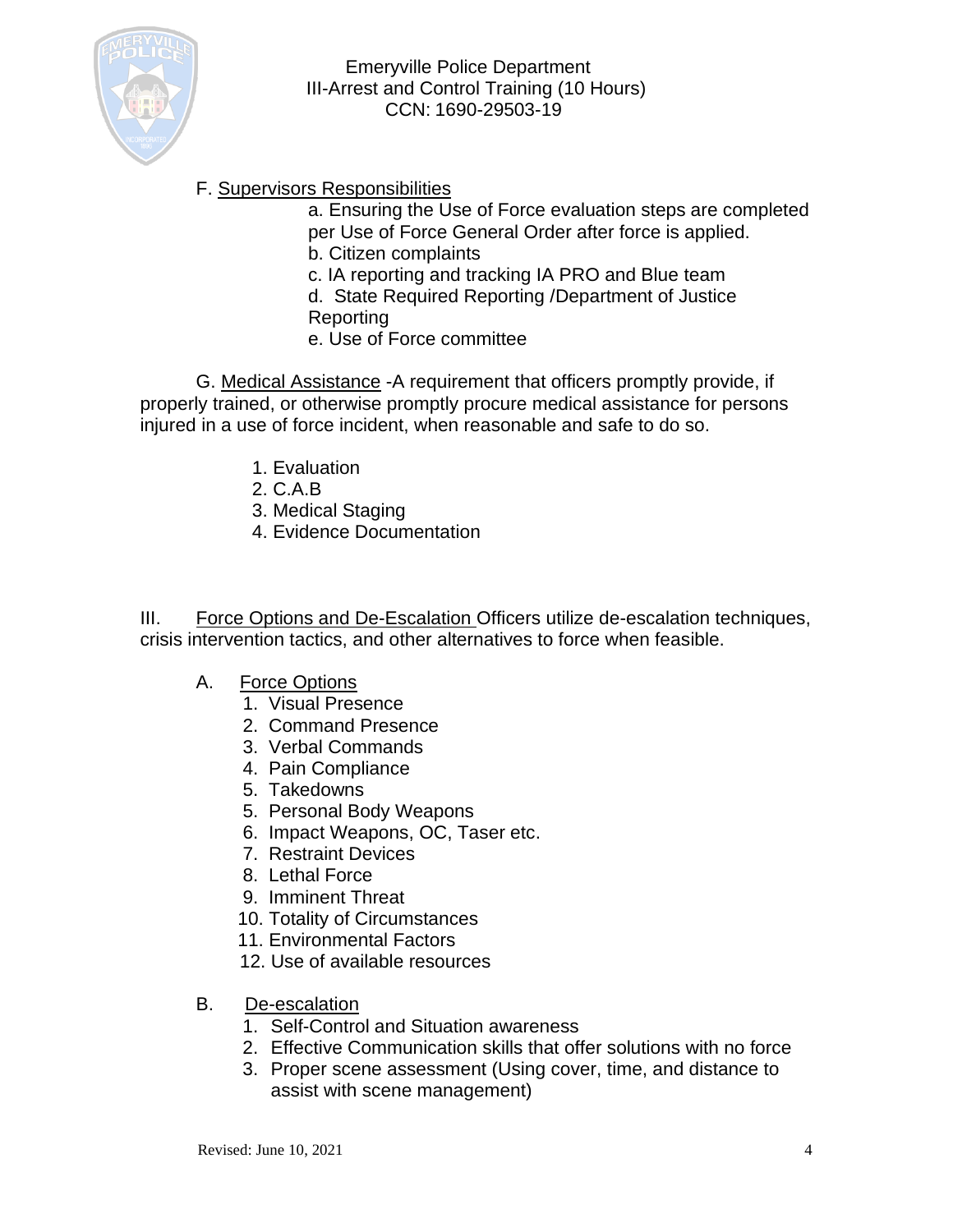

- 4. Gaining voluntary compliance
- 5. Use of available resources, Crisis Intervention Officers, Mobile Crisis Team, medical professionals, translation services,
- 6. Un-bias policing, cultural competency, and stigmas Dispatcher Contribution
- C. Force Continuum
	- 1. Cooperative
	- 2. Passive or Low-Level Resistance
	- 3. Active Resistance or Assaultive Behavior
	- 4. Life Threating Assault or likely to cause great bodily harm
	- 5. Deadly Force Guidelines
	- 5. Articulation of Totality of the Circumstance
	- 6. BWCs
	- 7. Evidence Gathering

### D. Stress and Performance

- 1. Sympathetic vs. Parasympathetic a. Fight or Flight
- 2. Fear and Emotional Strength
	- a. Breathing Control Box Breathing
	- b. Heart Rate
	- c. Tunnel Vision
	- d. Controlling Arousal and Attention
- 3. Optimal Performance
	- a. Performance Curve

#### IV. Body Physics and Dynamic/Suspect Reaction to Force III(a)

- A. Suspect attacks Officer
- B. Locking Resistance
- C. Going limb
- D. Use of pain compliance/pressure points/distraction techniques.
- E. Six considerations used on initial approach with subject:
	- 1. Hands
	- 2. Cover
	- 3. Weapons/Bulges
	- 4. Subject's body language (pre-contact ques)
	- 5. Associates, subjects, and officers' available resources
	- 6. Escape routes, subjects tactical retreat, officers
	- 7. Footing/balance officer's ability to stay on his/her feet
- F. Excited Delirium is a medical emergency.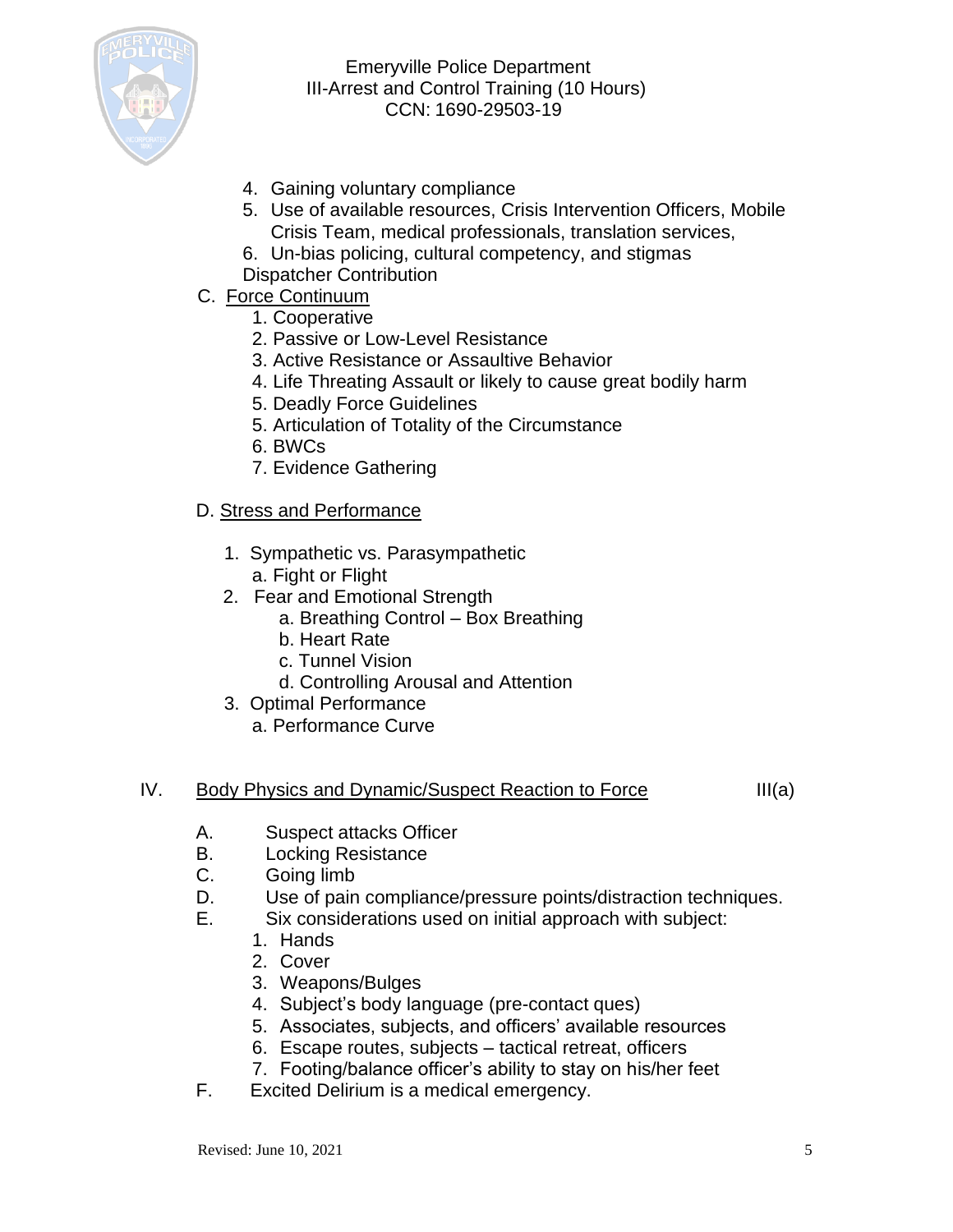

- G. Physical Conditioning
	- 1. Officers' mental conditioning for arrest/control:
		- a. Awareness, Balance & Control
		- b. Fatigue
		- c. Know your physical limitations
		- d. Importance of good cardio and core strength

#### V. Safety Orientation and Warm-Up III(a)

- A. Review of Safety Policies and injury precautions
- B. Students will participate in warm-up/stretching exercises
- C. Body Balance/Stance Fighting Stance, and Verbal Commands
- D. Footwork III (d, g, h, i, f, k)
	- 1. Position of Interview
	- 2. Forward Shuffle
	- 3. Rear Shuffle
	- 4. Normal Pivot
	- 5. Shuffle left and right (Side-Step)
	- 6. Shuffle Pivot
	- 7. Break Fall
	- 8. Ground Fighting Position
	- 9. Base up

#### VI. Personal Body Weapons/ Control Holds/ Take Downs III (d, g, h, i, f, k)

- A. Fighting Stance
- B. Palm Heel Strike
- C. Bottom Fist Strike
- D. Elbow Strike
- E. Under Punch
- F. Side Knee Lift
- G. Extended Side Knee Lift
- H. Rear Cross Kick
- I. Front Kick
- J. Clinch
- K. Verbal Commands

#### VII. Control Holds III (d, g, h, i, f, k)

Revised: June  $10.2021$  6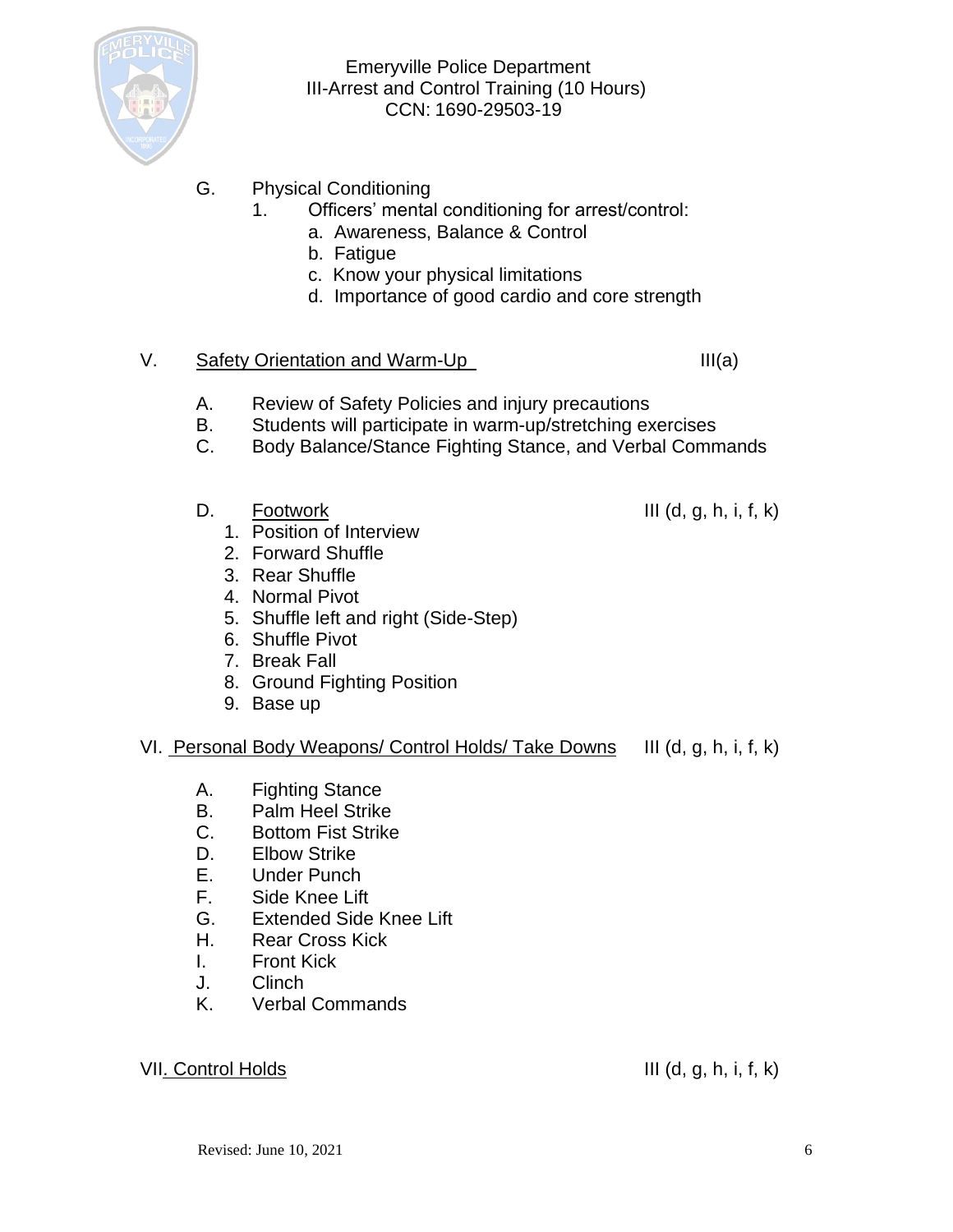

- A. Twist lock
- B. Rear wrist lock
- C. Bar Arm wrist lock
- D. Elongated Rear Wrist Lock (Entries from the front and rear)
- VIII. Takedowns III (d, g, h, i, f, k)

- A. Front and rear reap throws
	- 1. Front reap throw
	- 2. Rear reap throw
- B. Takedown from the rear
- C. Reverse Wrist takedown
- D. Bar Arm take downs
	- 1. Bar Arm Drag down
	- 2. Bar Arm Circle Down
	- 3. Bar takedown Radial Nerve takedown to the front
	- 4. Bar Arm under arm takedown
- $IX.$  Ground Control  $III$  (d, g, h, i, f, k)

- A. Sprawl (Hip Press)
- B. Hip Switch
- C. 360 degree
- D. 360 Shoulder Wrap
- E. 360 degree with kick defense
- F. Figure Four
- G. Leg Trap
- H. Outside Grab
- I. Inside Grab
- J. 2 on 1 rock out
- K. Calf and Shin Roll
- L. Foot Assist Roll over to prone
- M. Bridging
- N. Shrimping
- O. Table-top break down
- P. Full mount escapes
	- 1. Reverse escapes
	- 2. Shrimp to hips
- X. Searching, Handcuffing, De-Escalation, and Verbal Command III (c, e, f)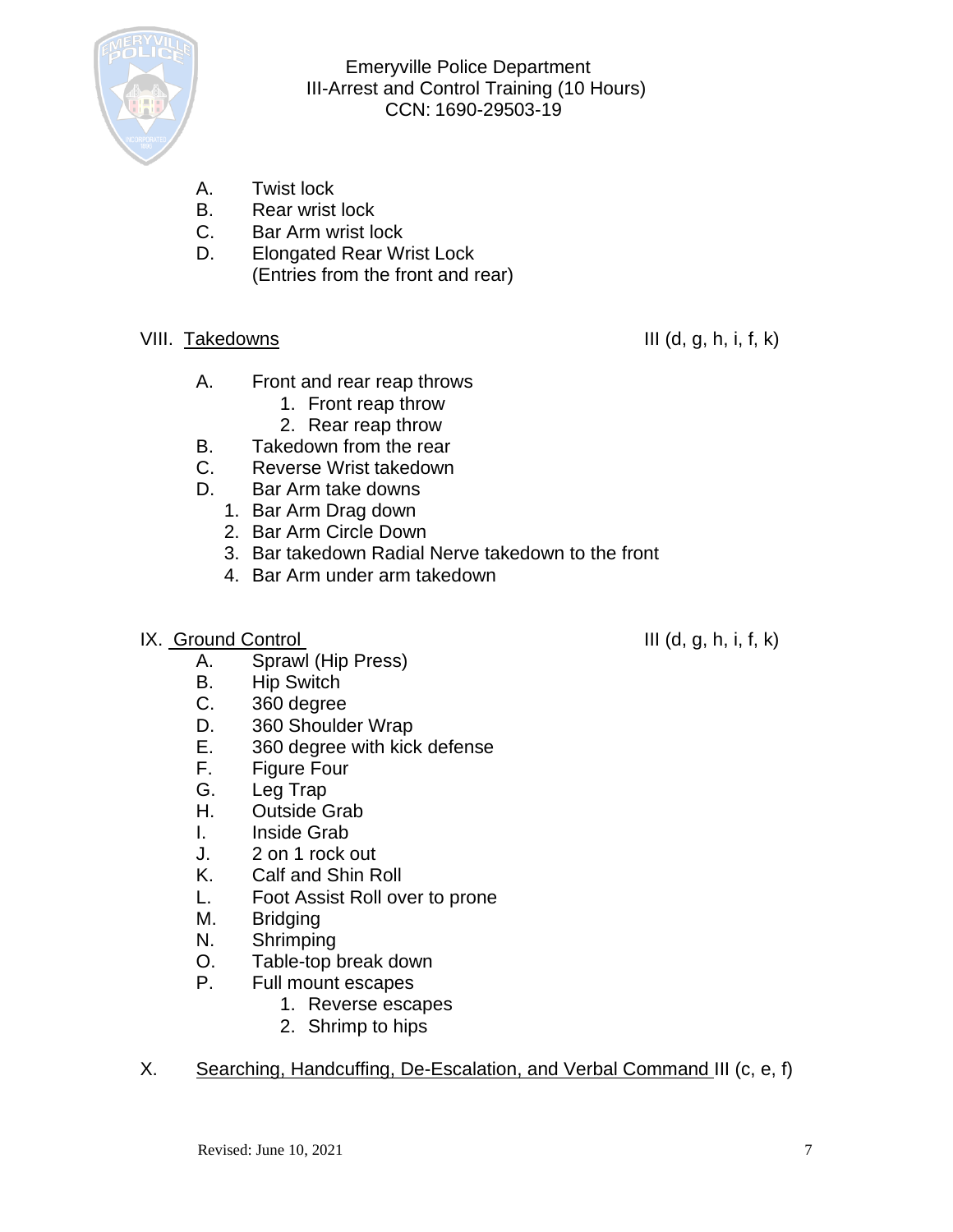

- A. Cursory Searches
	- 1. Hands behind back w/ fingers interlock
	- 2. Standing Modified
	- 3. Overview of restraint devices and need to double lock and check for tightness

*(Searches were conducted on a male and female during training)*

- B. Handcuffing
	- 1. Quick cuffing
	- 2. Kneeling
	- 3. High Risk Prone Handcuffing
- C. Wrap
	- 1. Control Devices Policy Review
	- 2. Gear Inspection
	- 3. Deployment considerations
	- 4. Safety Concerns
	- 5. Transportation
	- 6. Cleaning and storing

Further considerations when using the WRAP: III (n)

- 1. Once secured, the person should be placed in a seated or upright position, secured with a seat belt, and shall not be placed on his/her stomach for an extended period, as this could lead to Positional Asphyxia which could significantly reduce the person's ability to breathe.
- 2. The restrained person should be continually monitored by an officer while in the leg restraint. The officer should ensure that the person does not roll onto and remain on his/her stomach.
- 3. The officer should look for signs of labored breathing and take appropriate steps to relieve and minimize any obvious factors contributing to this condition.
- 4. When transported by emergency medical services, the restrained person should be accompanied by an officer when requested by medical personnel. The transporting officer should describe to medical personnel any unusual behaviors or other circumstances the officer reasonably believes would be potential safety or medical risks to the person (e.g., prolonged struggle, extreme agitation, impaired respiration).